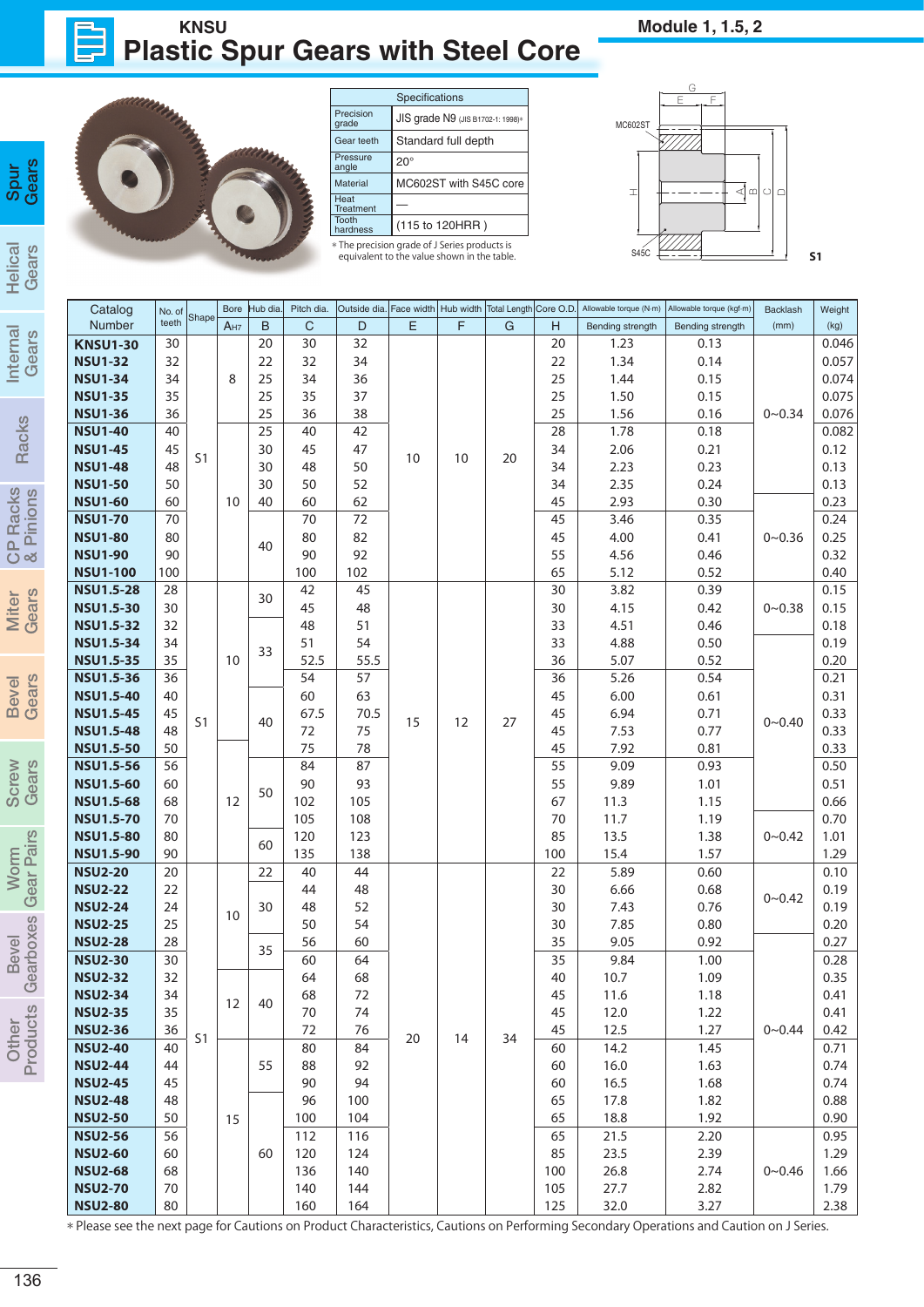**KNSU**

Spur<br>Gears





|                                                           |                                    |                                      | 工                                    |                                      |                                      | ⊲[ ⊞<br>$\Box$<br>$\circ$            |                                      | I                                    | $\bigoplus$                          | $\triangleleft \square$              | $\Box$                               |                                      |                                                                            |                                      |                                      |                                      | Spur<br>Gears      |
|-----------------------------------------------------------|------------------------------------|--------------------------------------|--------------------------------------|--------------------------------------|--------------------------------------|--------------------------------------|--------------------------------------|--------------------------------------|--------------------------------------|--------------------------------------|--------------------------------------|--------------------------------------|----------------------------------------------------------------------------|--------------------------------------|--------------------------------------|--------------------------------------|--------------------|
|                                                           |                                    |                                      |                                      |                                      |                                      |                                      | S <sub>1</sub> T                     | <b>S45C</b>                          |                                      |                                      |                                      | S <sub>1</sub> K                     |                                                                            |                                      |                                      |                                      | Helical            |
| To order J Series products, please specify: Catalog No. + |                                    |                                      |                                      |                                      |                                      |                                      |                                      |                                      |                                      |                                      |                                      |                                      |                                                                            |                                      |                                      |                                      |                    |
| Bore H7                                                   |                                    |                                      |                                      |                                      |                                      |                                      |                                      |                                      |                                      |                                      |                                      |                                      | * The product shapes of J Series items are identified by background color. |                                      |                                      |                                      | Internal<br>Gears  |
| Keyway Js9                                                | 8                                  | 10                                   | 12                                   | 14                                   | 15                                   | 16                                   | 17                                   | 18                                   | 19                                   | 20                                   | 22                                   | 25                                   | 28                                                                         | 30                                   | 32                                   | 35                                   |                    |
| Screw size                                                | —                                  |                                      | $4\times1.8$                         |                                      |                                      | $5\times2.3$                         |                                      |                                      |                                      | $6\times2.8$                         |                                      |                                      | $8\times3.3$                                                               |                                      |                                      | 10 X 3.3                             |                    |
| <b>Catalog Number</b><br>KNSU1-30 J BORE                  | M <sub>5</sub><br>S <sub>1</sub> T |                                      |                                      |                                      | M <sub>4</sub>                       |                                      |                                      |                                      |                                      | M <sub>5</sub>                       |                                      |                                      | M <sub>6</sub>                                                             |                                      |                                      | M <sub>8</sub>                       |                    |
| KNSU1-32 J BORE                                           | S <sub>1</sub> T                   | S <sub>1</sub> K                     |                                      |                                      |                                      |                                      |                                      |                                      |                                      |                                      |                                      |                                      |                                                                            |                                      |                                      |                                      |                    |
| KNSU1-34 J BORE                                           | S <sub>1</sub> T                   | S <sub>1</sub> K                     | S <sub>1</sub> K                     |                                      |                                      |                                      |                                      |                                      |                                      |                                      |                                      |                                      |                                                                            |                                      |                                      |                                      |                    |
| KNSU1-35 J BORE                                           | S <sub>1</sub> T                   | S <sub>1</sub> K                     | S <sub>1</sub> K                     |                                      |                                      |                                      |                                      |                                      |                                      |                                      |                                      |                                      |                                                                            |                                      |                                      |                                      |                    |
| KNSU1-36 J BORE                                           | S <sub>1</sub> T                   | S <sub>1</sub> K                     | S <sub>1</sub> K                     |                                      |                                      |                                      |                                      |                                      |                                      |                                      |                                      |                                      |                                                                            |                                      |                                      |                                      |                    |
| KNSU1-40 J BORE                                           |                                    | S <sub>1</sub> K                     | S <sub>1</sub> K                     |                                      |                                      |                                      |                                      |                                      |                                      |                                      |                                      |                                      |                                                                            |                                      |                                      |                                      |                    |
| KNSU1-45 J BORE                                           |                                    | S <sub>1</sub> K                     | S <sub>1</sub> K                     | S <sub>1</sub> K                     | S <sub>1</sub> K                     | S <sub>1</sub> K                     | S <sub>1</sub> K                     |                                      |                                      |                                      |                                      |                                      |                                                                            |                                      |                                      |                                      |                    |
| <b>KNSU1-48 J BORE</b>                                    |                                    | S <sub>1</sub> K                     | S <sub>1</sub> K                     | S <sub>1</sub> K                     | S <sub>1</sub> K                     | S <sub>1</sub> K                     | S <sub>1</sub> K                     |                                      |                                      |                                      |                                      |                                      |                                                                            |                                      |                                      |                                      |                    |
| KNSU1-50 J BORE                                           |                                    | S <sub>1</sub> K                     | S <sub>1</sub> K                     | S <sub>1</sub> K                     | S <sub>1</sub> K                     | S <sub>1</sub> K                     | S <sub>1</sub> K                     |                                      |                                      |                                      |                                      |                                      |                                                                            |                                      |                                      |                                      |                    |
| KNSU1-60 J BORE                                           |                                    | S <sub>1</sub> K                     | S <sub>1</sub> K                     | S <sub>1</sub> K                     | S <sub>1</sub> K                     | S <sub>1</sub> K                     | S <sub>1</sub> K                     | S <sub>1</sub> K                     | S <sub>1</sub> K                     | S <sub>1</sub> K                     | S <sub>1</sub> K                     |                                      |                                                                            |                                      |                                      |                                      |                    |
| KNSU1-70 J BORE                                           |                                    | S <sub>1</sub> K                     | S <sub>1</sub> K                     | S <sub>1</sub> K                     | S <sub>1</sub> K                     | S <sub>1</sub> K                     | S <sub>1</sub> K                     | S <sub>1</sub> K                     | S <sub>1</sub> K                     | S <sub>1</sub> K                     | S <sub>1</sub> K                     |                                      |                                                                            |                                      |                                      |                                      |                    |
| KNSU1-80 J BORE                                           |                                    | S <sub>1</sub> K                     | S <sub>1</sub> K                     | S <sub>1</sub> K                     | S <sub>1</sub> K                     | S <sub>1</sub> K                     | S <sub>1</sub> K                     | S <sub>1</sub> K                     | S <sub>1</sub> K                     | S <sub>1</sub> K                     | S <sub>1</sub> K                     |                                      |                                                                            |                                      |                                      |                                      |                    |
| KNSU1-90 J BORE                                           |                                    | S <sub>1</sub> K                     | S <sub>1</sub> K                     | S <sub>1</sub> K                     | S <sub>1</sub> K                     | S <sub>1</sub> K                     | S <sub>1</sub> K                     | S <sub>1</sub> K                     | S <sub>1</sub> K                     | S <sub>1</sub> K                     | S <sub>1</sub> K                     |                                      |                                                                            |                                      |                                      |                                      |                    |
| KNSU1-100 J BORE                                          |                                    | S <sub>1</sub> K<br>S <sub>1</sub> K | S <sub>1</sub> K<br>S <sub>1</sub> K | S <sub>1</sub> K<br>S <sub>1</sub> K | S <sub>1</sub> K<br>S <sub>1</sub> K | S <sub>1</sub> K<br>S <sub>1</sub> K | S <sub>1</sub> K<br>S <sub>1</sub> K | S <sub>1</sub> K                     | S <sub>1</sub> K                     | S <sub>1</sub> K                     | S <sub>1</sub> K                     |                                      |                                                                            |                                      |                                      |                                      |                    |
| <b>KNSU1.5-28 J BORE</b>                                  |                                    | S <sub>1</sub> K                     | S <sub>1</sub> K                     | S <sub>1</sub> K                     | S <sub>1</sub> K                     | S <sub>1</sub> K                     | S <sub>1</sub> K                     |                                      |                                      |                                      |                                      |                                      |                                                                            |                                      |                                      |                                      |                    |
| <b>KNSU1.5-30 J BORE</b><br><b>KNSU1.5-32 J BORE</b>      |                                    | S <sub>1</sub> K                     | S <sub>1</sub> K                     | S <sub>1</sub> K                     | S <sub>1</sub> K                     | S <sub>1</sub> K                     | S <sub>1</sub> K                     |                                      |                                      |                                      |                                      |                                      |                                                                            |                                      |                                      |                                      |                    |
| <b>KNSU1.5-34 J BORE</b>                                  |                                    | S <sub>1</sub> K                     | S <sub>1</sub> K                     | S <sub>1</sub> K                     | S <sub>1</sub> K                     | S <sub>1</sub> K                     | S <sub>1</sub> K                     |                                      |                                      |                                      |                                      |                                      |                                                                            |                                      |                                      |                                      |                    |
| <b>KNSU1.5-35 J BORE</b>                                  |                                    | S <sub>1</sub> K                     | S <sub>1</sub> K                     | S <sub>1</sub> K                     | S <sub>1</sub> K                     | S <sub>1</sub> K                     | S <sub>1</sub> K                     |                                      |                                      |                                      |                                      |                                      |                                                                            |                                      |                                      |                                      |                    |
| <b>KNSU1.5-36 J BORE</b>                                  |                                    | S <sub>1</sub> K                     | S <sub>1</sub> K                     | S <sub>1</sub> K                     | S <sub>1</sub> K                     | S <sub>1</sub> K                     | S <sub>1</sub> K                     |                                      |                                      |                                      |                                      |                                      |                                                                            |                                      |                                      |                                      |                    |
| <b>KNSU1.5-40 J BORE</b>                                  |                                    | S <sub>1</sub> K                     | S <sub>1</sub> K                     | S <sub>1</sub> K                     | S <sub>1</sub> K                     | S <sub>1</sub> K                     | S <sub>1</sub> K                     | S <sub>1</sub> K                     | S <sub>1</sub> K                     | S <sub>1</sub> K                     | S <sub>1</sub> K                     |                                      |                                                                            |                                      |                                      |                                      |                    |
| <b>KNSU1.5-45 J BORE</b>                                  |                                    | S <sub>1</sub> K                     | S <sub>1</sub> K                     | S <sub>1</sub> K                     | S <sub>1</sub> K                     | S <sub>1</sub> K                     | S <sub>1</sub> K                     | S <sub>1</sub> K                     | S <sub>1</sub> K                     | S <sub>1</sub> K                     | S <sub>1</sub> K                     |                                      |                                                                            |                                      |                                      |                                      |                    |
| <b>KNSU1.5-48 J BORE</b>                                  |                                    | S <sub>1</sub> K                     | S <sub>1</sub> K                     | S <sub>1</sub> K                     | S <sub>1</sub> K                     | S <sub>1</sub> K                     | S <sub>1</sub> K                     | S <sub>1</sub> K                     | S <sub>1</sub> K                     | S <sub>1</sub> K                     | S <sub>1</sub> K                     |                                      |                                                                            |                                      |                                      |                                      |                    |
| <b>KNSU1.5-50 J BORE</b>                                  |                                    |                                      | S <sub>1</sub> K                     | S <sub>1</sub> K                     | S <sub>1</sub> K                     | S <sub>1</sub> K                     | S <sub>1</sub> K                     | S <sub>1</sub> K                     | S <sub>1</sub> K                     | S <sub>1</sub> K                     | S <sub>1</sub> K                     |                                      |                                                                            |                                      |                                      |                                      |                    |
| <b>KNSU1.5-56 J BORE</b>                                  |                                    |                                      | S <sub>1</sub> K                     | S <sub>1</sub> K                     | S <sub>1</sub> K                     | S <sub>1</sub> K                     | S <sub>1</sub> K                     | S <sub>1</sub> K                     | S <sub>1</sub> K                     | S <sub>1</sub> K                     | S <sub>1</sub> K                     | S <sub>1</sub> K                     | S <sub>1</sub> K                                                           | S <sub>1</sub> K                     |                                      |                                      |                    |
| <b>KNSU1.5-60 J BORE</b>                                  |                                    |                                      | S <sub>1</sub> K                     | S <sub>1</sub> K                     | S <sub>1</sub> K                     | S <sub>1</sub> K                     | S <sub>1</sub> K                     | S <sub>1</sub> K                     | S <sub>1</sub> K                     | S <sub>1</sub> K                     | S <sub>1</sub> K                     | S <sub>1</sub> K                     | S <sub>1</sub> K                                                           | S <sub>1</sub> K                     |                                      |                                      |                    |
| <b>KNSU1.5-68 J BORE</b>                                  |                                    |                                      | S <sub>1</sub> K                     | S <sub>1</sub> K                     | S <sub>1</sub> K                     | S <sub>1</sub> K                     | S <sub>1</sub> K                     | S <sub>1</sub> K                     | S <sub>1</sub> K                     | S <sub>1</sub> K                     | S <sub>1</sub> K                     | S <sub>1</sub> K                     | S <sub>1</sub> K                                                           | S <sub>1</sub> K                     |                                      |                                      |                    |
| <b>KNSU1.5-70 J BORE</b>                                  |                                    |                                      | S <sub>1</sub> K                     | S <sub>1</sub> K                     | S <sub>1</sub> K                     | S <sub>1</sub> K                     | S <sub>1</sub> K                     | S <sub>1</sub> K                     | S <sub>1</sub> K                     | S <sub>1</sub> K                     | S <sub>1</sub> K                     | S <sub>1</sub> K                     | S <sub>1</sub> K                                                           | S <sub>1</sub> K                     |                                      |                                      |                    |
| <b>KNSU1.5-80 J BORE</b>                                  |                                    |                                      | S <sub>1</sub> K<br>S <sub>1</sub> K | S <sub>1</sub> K                     | S <sub>1</sub> K                     | S <sub>1</sub> K                     | S <sub>1</sub> K                     | S <sub>1</sub> K                     | S <sub>1</sub> K                     | S <sub>1</sub> K                     | S <sub>1</sub> K                     | S <sub>1</sub> K<br>S <sub>1</sub> K | S <sub>1</sub> K<br>S <sub>1</sub> K                                       | S <sub>1</sub> K<br>S <sub>1</sub> K | S <sub>1</sub> K                     | S <sub>1</sub> K                     |                    |
| <b>KNSU1.5-90 J BORE</b><br>KNSU2-20 J BORE               |                                    | S <sub>1</sub> K                     |                                      | S <sub>1</sub> K                     | S <sub>1</sub> K                     | S <sub>1</sub> K                     | S <sub>1</sub> K                     | S <sub>1</sub> K                     | S <sub>1</sub> K                     | S <sub>1</sub> K                     | S <sub>1</sub> K                     |                                      |                                                                            |                                      | S <sub>1</sub> K                     | S <sub>1</sub> K                     |                    |
| <b>KNSU2-22 J BORE</b>                                    |                                    | S <sub>1</sub> K                     | S <sub>1</sub> K                     | S <sub>1</sub> K                     | S <sub>1</sub> K                     | S <sub>1</sub> K                     | S <sub>1</sub> K                     |                                      |                                      |                                      |                                      |                                      |                                                                            |                                      |                                      |                                      |                    |
| KNSU2-24 J BORE                                           |                                    | S <sub>1</sub> K                     | S <sub>1</sub> K                     | S <sub>1</sub> K                     | S <sub>1</sub> K                     | S <sub>1</sub> K                     | S <sub>1</sub> K                     |                                      |                                      |                                      |                                      |                                      |                                                                            |                                      |                                      |                                      |                    |
| KNSU2-25 J BORE                                           |                                    | S <sub>1</sub> K                     | S <sub>1</sub> K                     | S <sub>1</sub> K                     | S <sub>1</sub> K                     | S <sub>1</sub> K                     | S <sub>1</sub> K                     |                                      |                                      |                                      |                                      |                                      |                                                                            |                                      |                                      |                                      |                    |
| KNSU2-28 J BORE                                           |                                    | S <sub>1</sub> K                     | S <sub>1</sub> K                     | S <sub>1</sub> K                     | S <sub>1</sub> K                     | S <sub>1</sub> K                     | S <sub>1</sub> K                     | S <sub>1</sub> K                     | S <sub>1</sub> K                     |                                      |                                      |                                      |                                                                            |                                      |                                      |                                      | Bevel<br>Gearboxes |
| KNSU2-30 J BORE                                           |                                    | S <sub>1</sub> K                     | S <sub>1</sub> K                     | S <sub>1</sub> K                     | S <sub>1</sub> K                     | S <sub>1</sub> K                     | S <sub>1</sub> K                     | S <sub>1</sub> K                     | S <sub>1</sub> K                     |                                      |                                      |                                      |                                                                            |                                      |                                      |                                      |                    |
| KNSU2-32 J BORE                                           |                                    |                                      | S <sub>1</sub> K                     | S <sub>1</sub> K                     | S <sub>1</sub> K                     | S <sub>1</sub> K                     | S <sub>1</sub> K                     | S <sub>1</sub> K                     | S <sub>1</sub> K                     | S <sub>1</sub> K                     | S <sub>1</sub> K                     |                                      |                                                                            |                                      |                                      |                                      |                    |
| KNSU2-34 J BORE                                           |                                    |                                      | S <sub>1</sub> K                     | S <sub>1</sub> K                     | S <sub>1</sub> K                     | S <sub>1</sub> K                     | S <sub>1</sub> K                     | S <sub>1</sub> K                     | S <sub>1</sub> K                     | S <sub>1</sub> K                     | S <sub>1</sub> K                     |                                      |                                                                            |                                      |                                      |                                      |                    |
| KNSU2-35 J BORE                                           |                                    |                                      | S <sub>1</sub> K                     | S <sub>1</sub> K                     | S <sub>1</sub> K                     | S <sub>1</sub> K                     | S <sub>1</sub> K                     | S <sub>1</sub> K                     | S <sub>1</sub> K                     | S <sub>1</sub> K                     | S <sub>1</sub> K                     |                                      |                                                                            |                                      |                                      |                                      |                    |
| KNSU2-36 J BORE                                           |                                    |                                      | S <sub>1</sub> K                     | S <sub>1</sub> K                     | S <sub>1</sub> K                     | S <sub>1</sub> K                     | S <sub>1</sub> K                     | S <sub>1</sub> K                     | S <sub>1</sub> K                     | S <sub>1</sub> K                     | S <sub>1</sub> K                     |                                      |                                                                            |                                      |                                      |                                      |                    |
| KNSU2-40 J BORE                                           |                                    |                                      |                                      |                                      | S <sub>1</sub> K                     | S <sub>1</sub> K                     | S <sub>1</sub> K                     | S <sub>1</sub> K                     | S <sub>1</sub> K                     | S <sub>1</sub> K                     | S <sub>1</sub> K                     | S <sub>1</sub> K                     | S <sub>1</sub> K                                                           | S <sub>1</sub> K                     | S <sub>1</sub> K                     |                                      |                    |
| KNSU2-44 J BORE                                           |                                    |                                      |                                      |                                      | S <sub>1</sub> K                     | S <sub>1</sub> K                     | S <sub>1</sub> K                     | S <sub>1</sub> K                     | S <sub>1</sub> K                     | S <sub>1</sub> K                     | S <sub>1</sub> K                     | S <sub>1</sub> K                     | S <sub>1</sub> K                                                           | S <sub>1</sub> K                     | S <sub>1</sub> K                     |                                      |                    |
| KNSU2-45 J BORE                                           |                                    |                                      |                                      |                                      | S <sub>1</sub> K                     | S <sub>1</sub> K                     | S <sub>1</sub> K                     | S <sub>1</sub> K                     | S <sub>1</sub> K                     | S <sub>1</sub> K                     | S <sub>1</sub> K                     | S <sub>1</sub> K                     | S <sub>1</sub> K                                                           | S <sub>1</sub> K                     | S <sub>1</sub> K                     |                                      |                    |
| KNSU2-48 J BORE                                           |                                    |                                      |                                      |                                      | S <sub>1</sub> K<br>S <sub>1</sub> K | S <sub>1</sub> K<br>S <sub>1</sub> K | S <sub>1</sub> K<br>S <sub>1</sub> K | S <sub>1</sub> K<br>S <sub>1</sub> K | S <sub>1</sub> K<br>S <sub>1</sub> K | S <sub>1</sub> K<br>S <sub>1</sub> K | S <sub>1</sub> K<br>S <sub>1</sub> K | S <sub>1</sub> K<br>S <sub>1</sub> K | S <sub>1</sub> K<br>S <sub>1</sub> K                                       | S <sub>1</sub> K<br>S <sub>1</sub> K | S <sub>1</sub> K<br>S <sub>1</sub> K | S <sub>1</sub> K<br>S <sub>1</sub> K |                    |
| KNSU2-50 J BORE<br>KNSU2-56 J BORE                        |                                    |                                      |                                      |                                      | S <sub>1</sub> K                     | S <sub>1</sub> K                     | S <sub>1</sub> K                     | S <sub>1</sub> K                     | S <sub>1</sub> K                     | S <sub>1</sub> K                     | S <sub>1</sub> K                     | S <sub>1</sub> K                     | S <sub>1</sub> K                                                           | S <sub>1</sub> K                     | S <sub>1</sub> K                     | S <sub>1</sub> K                     |                    |
| KNSU2-60 J BORE                                           |                                    |                                      |                                      |                                      | S <sub>1</sub> K                     | S <sub>1</sub> K                     | S <sub>1</sub> K                     | S <sub>1</sub> K                     | S <sub>1</sub> K                     | S <sub>1</sub> K                     | S <sub>1</sub> K                     | S <sub>1</sub> K                     | S <sub>1</sub> K                                                           | S <sub>1</sub> K                     | S <sub>1</sub> K                     | S <sub>1</sub> K                     |                    |
| KNSU2-68 J BORE                                           |                                    |                                      |                                      |                                      | S <sub>1</sub> K                     | S <sub>1</sub> K                     | S <sub>1</sub> K                     | S <sub>1</sub> K                     | S <sub>1</sub> K                     | S <sub>1</sub> K                     | S <sub>1</sub> K                     | S <sub>1</sub> K                     | S <sub>1</sub> K                                                           | S <sub>1</sub> K                     | S <sub>1</sub> K                     | S <sub>1</sub> K                     |                    |
| KNSU2-70 J BORE                                           |                                    |                                      |                                      |                                      | S <sub>1</sub> K                     | S <sub>1</sub> K                     | S <sub>1</sub> K                     | S <sub>1</sub> K                     | S <sub>1</sub> K                     | S <sub>1</sub> K                     | S <sub>1</sub> K                     | S <sub>1</sub> K                     | S <sub>1</sub> K                                                           | S <sub>1</sub> K                     | S <sub>1</sub> K                     | S <sub>1</sub> K                     |                    |
|                                                           |                                    |                                      |                                      |                                      | S <sub>1</sub> K                     |                                      |                                      |                                      |                                      |                                      |                                      |                                      |                                                                            |                                      |                                      |                                      |                    |

# *Plastic Spur Gears with Steel Core*